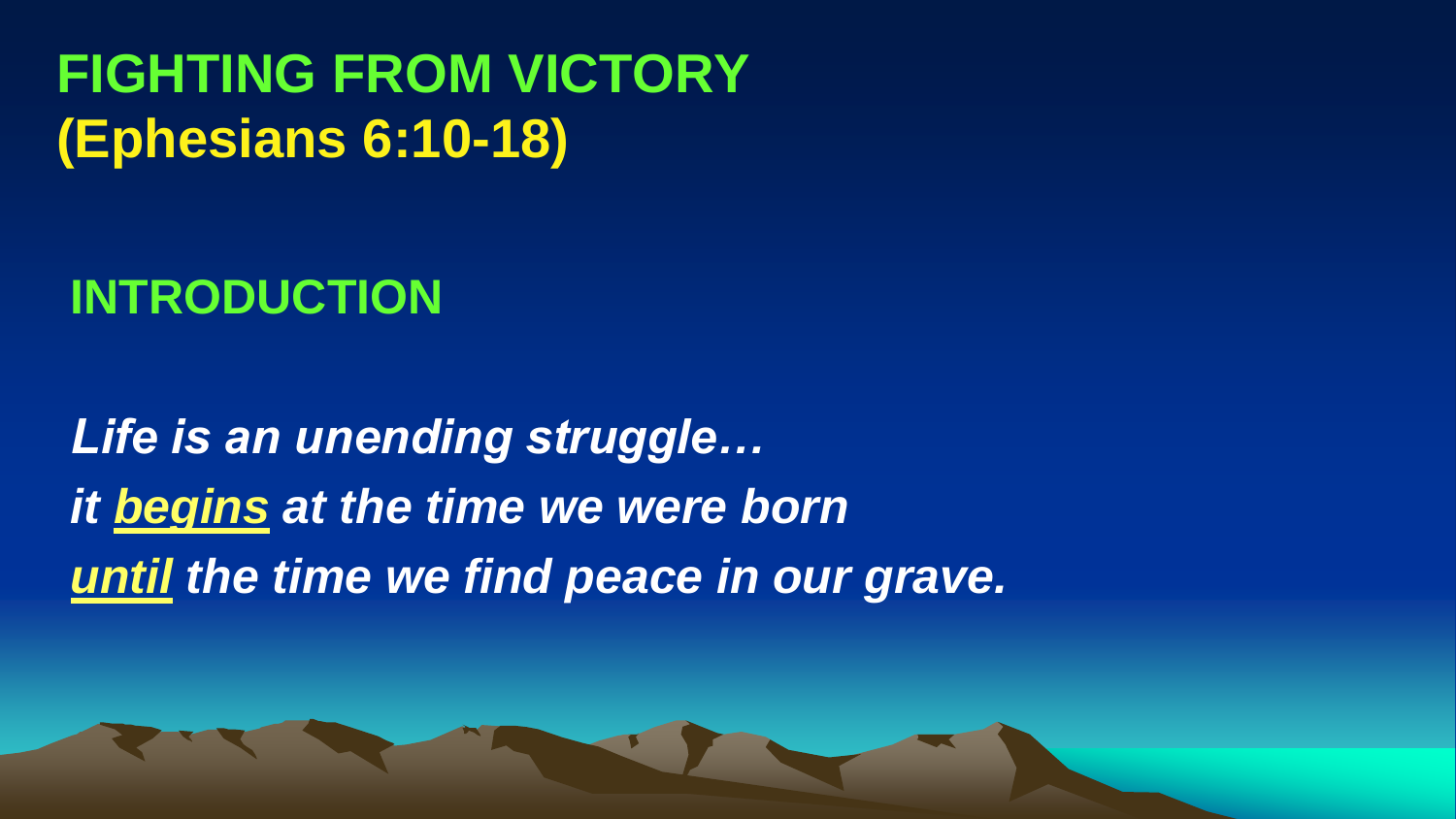### **Eph. 6:10-13** - **Spiritual Warfare**

*<sup>12</sup> For our struggle is not against flesh and blood, but against the rulers, against the authorities, against the powers of this dark world and against the spiritual forces of evil in the heavenly realms.*

**Colossians 2:15** - *"And having disarmed the powers and authorities, he made a public spectacle of them, triumphing over them by the cross."*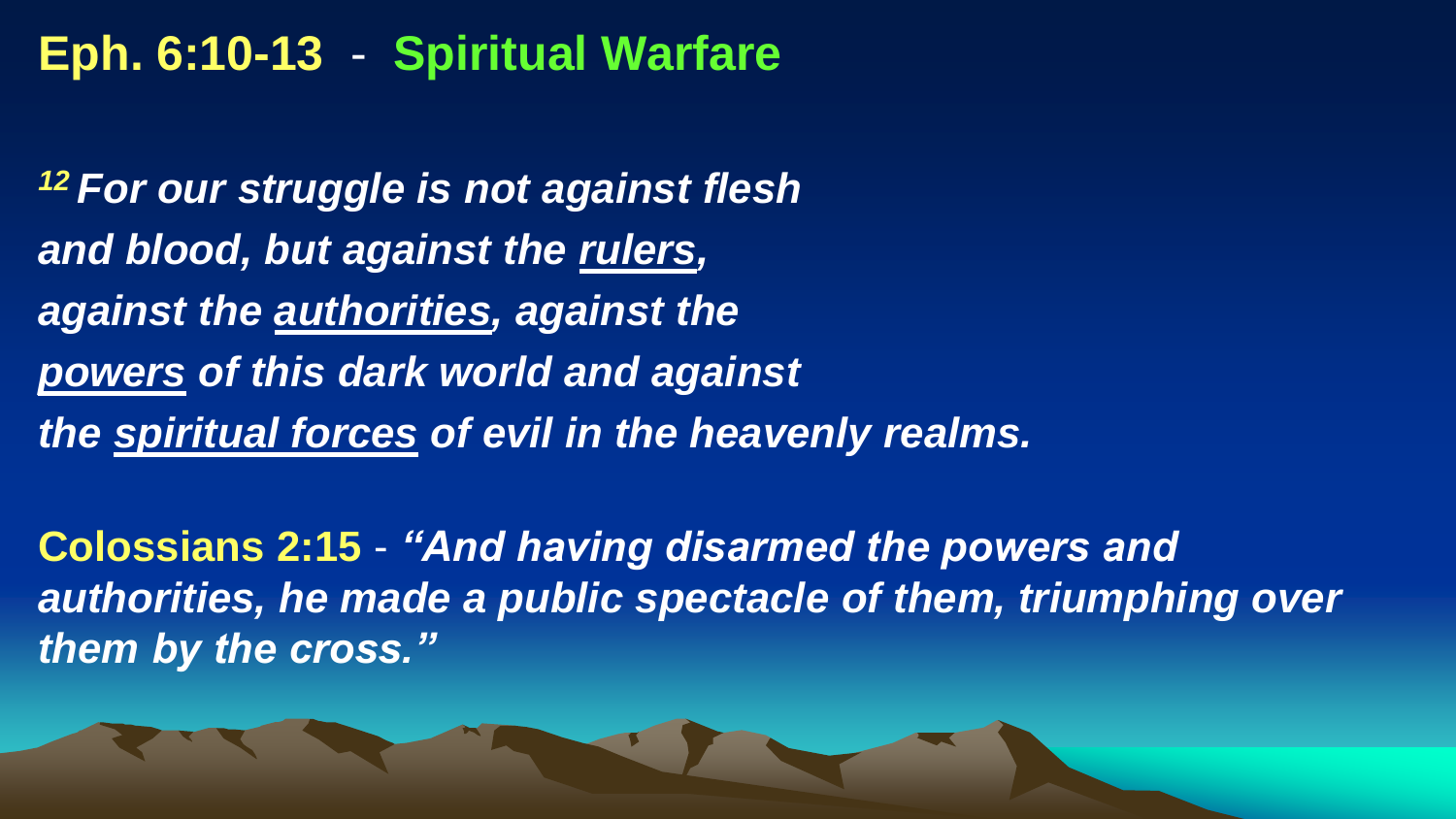**Falkland Island** – **Argentina** (a British Colony since **1841**)

**Argentine Army - fighting for victory British Army - fighting from victory** 

**We are not fighting for victory but from victory. How do we claim this victory?**

*"Put on the whole armor of God" (6:11a)*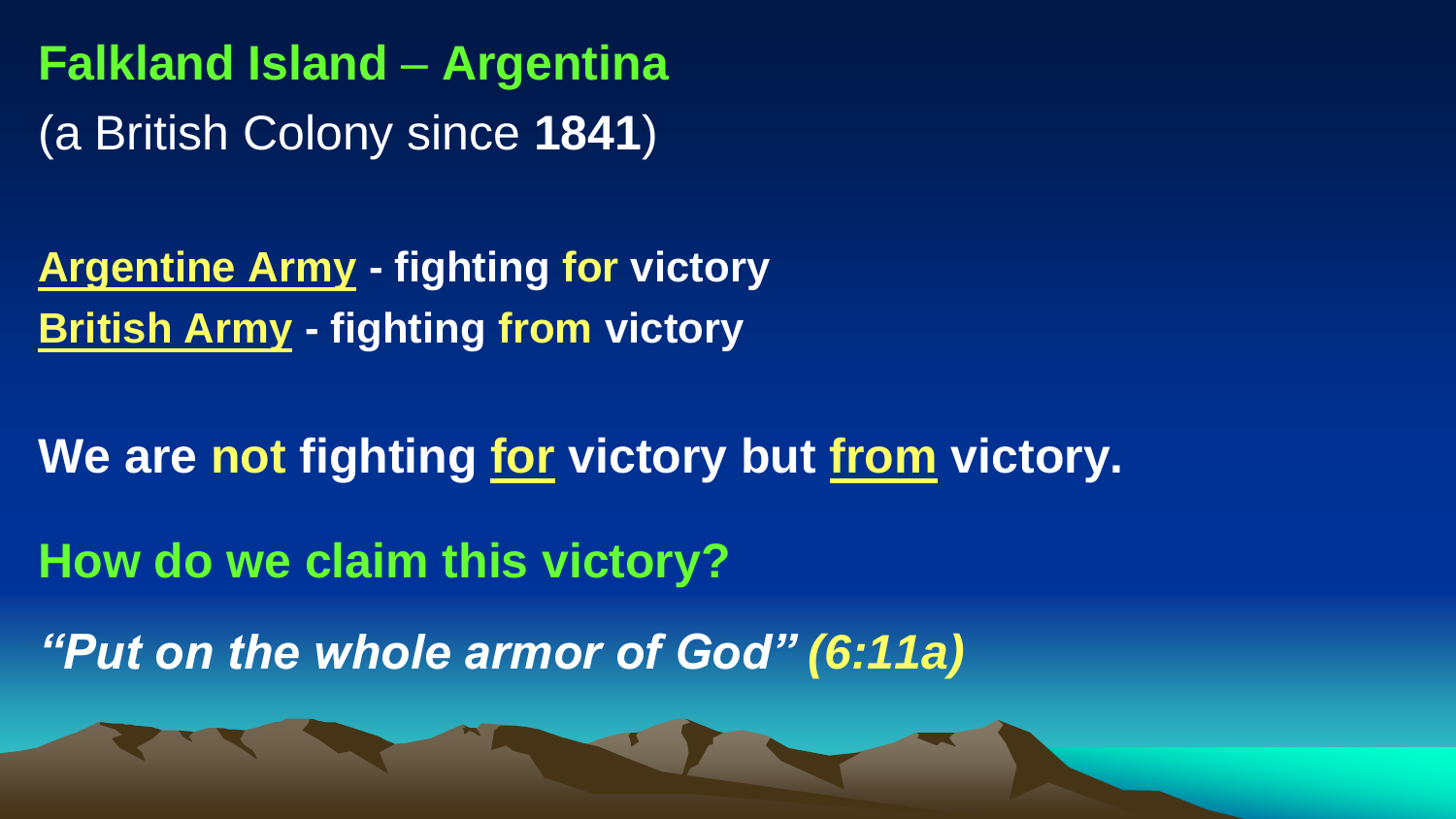#### **THE STRATEGY OF THE DEVIL**

**Martin Luther** writes: *"For still our ancient foe, doth seek to work us woe; His craft and power are great, and armed with cruel hate, on earth is not his equal."*

*"The devil is a liar and a murderer from the beginning."* (**John 8:44**)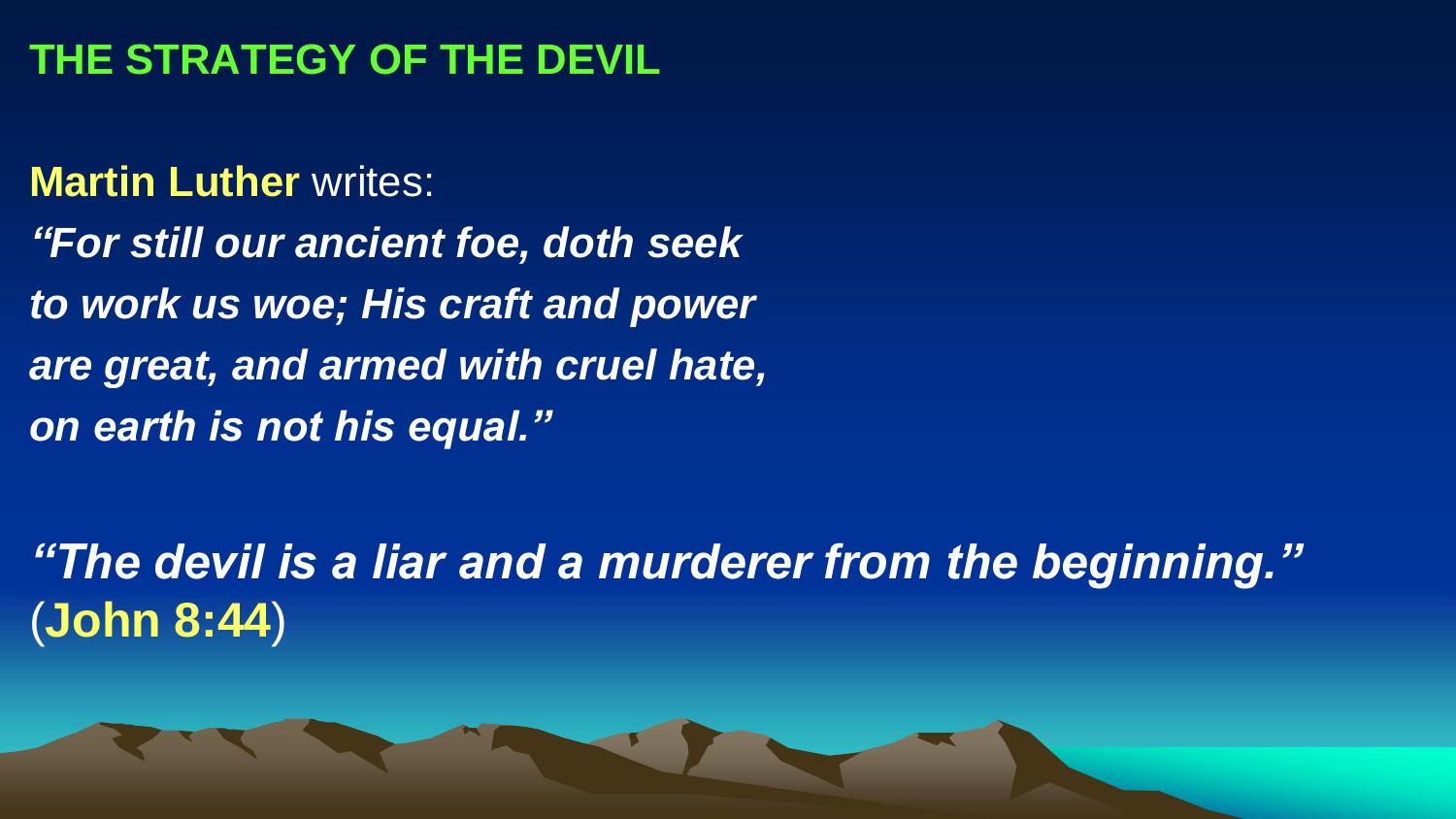**How does the devil plan to oppose the work of God in the world?**

By *murdering* and by *destroying*.

In **Revelation**: **Destroyer** (Apollyon).

He **destroys** by *deceiving*, by *lying*, by *distorting*, by *counterfeiting*, by *play-acting*, by *illusion*, and *fantasy*.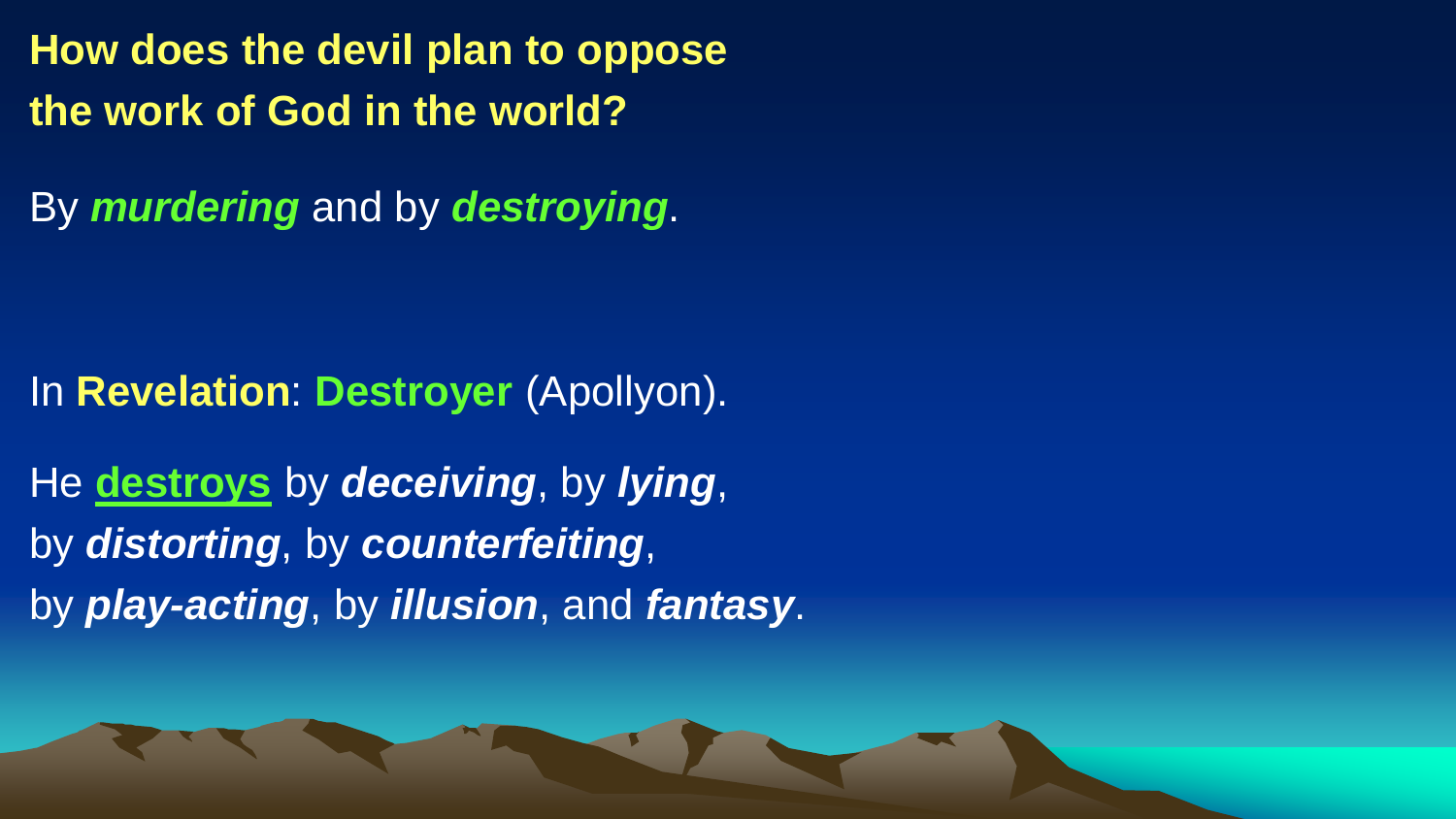### **Direct assault**

- *"demonization"*
- *soothsaying*, *accultism*, *spiritism*, *black magic arts* – such as astrology, horoscopes, fortune telling

- **Indirect approach**
- The "**world**"
- The "**flesh**."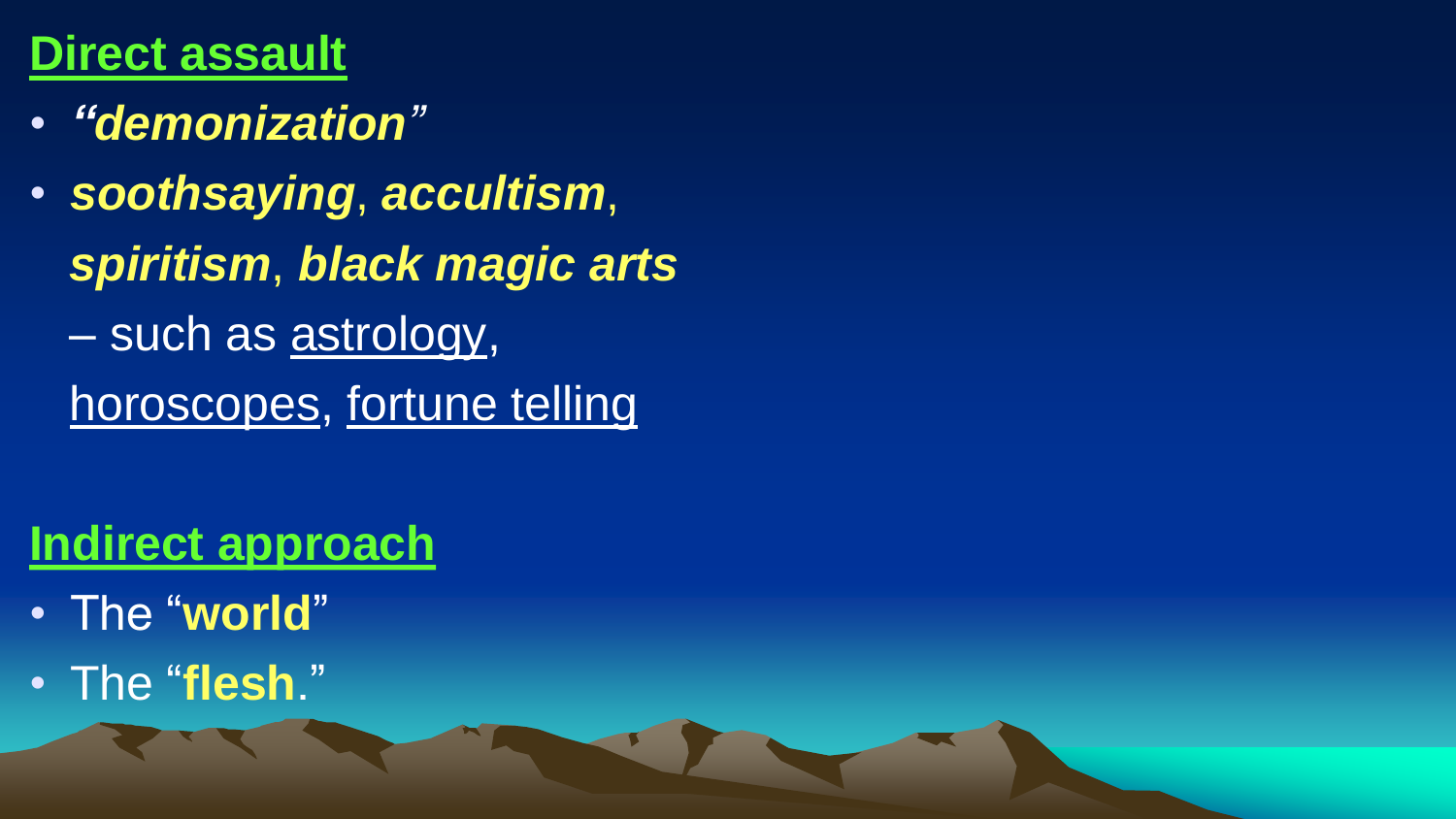*<sup>13</sup> "…put on the full armor of God,"* 

#### **Story is told by Leroy Eims**

*Sergeant: `You all right, Eims?' Eims: `Yeah, I'm OK, Sarge.' Sergeant: `Eims, where is your helmet?' Eims:`Must be in the tank, Sarge.' Sergeant: `Where's your duty belt?' Eims: `Must be in the tank, Sarge.' Sergeant: `As a matter of fact, Eims, where's your rifle?'*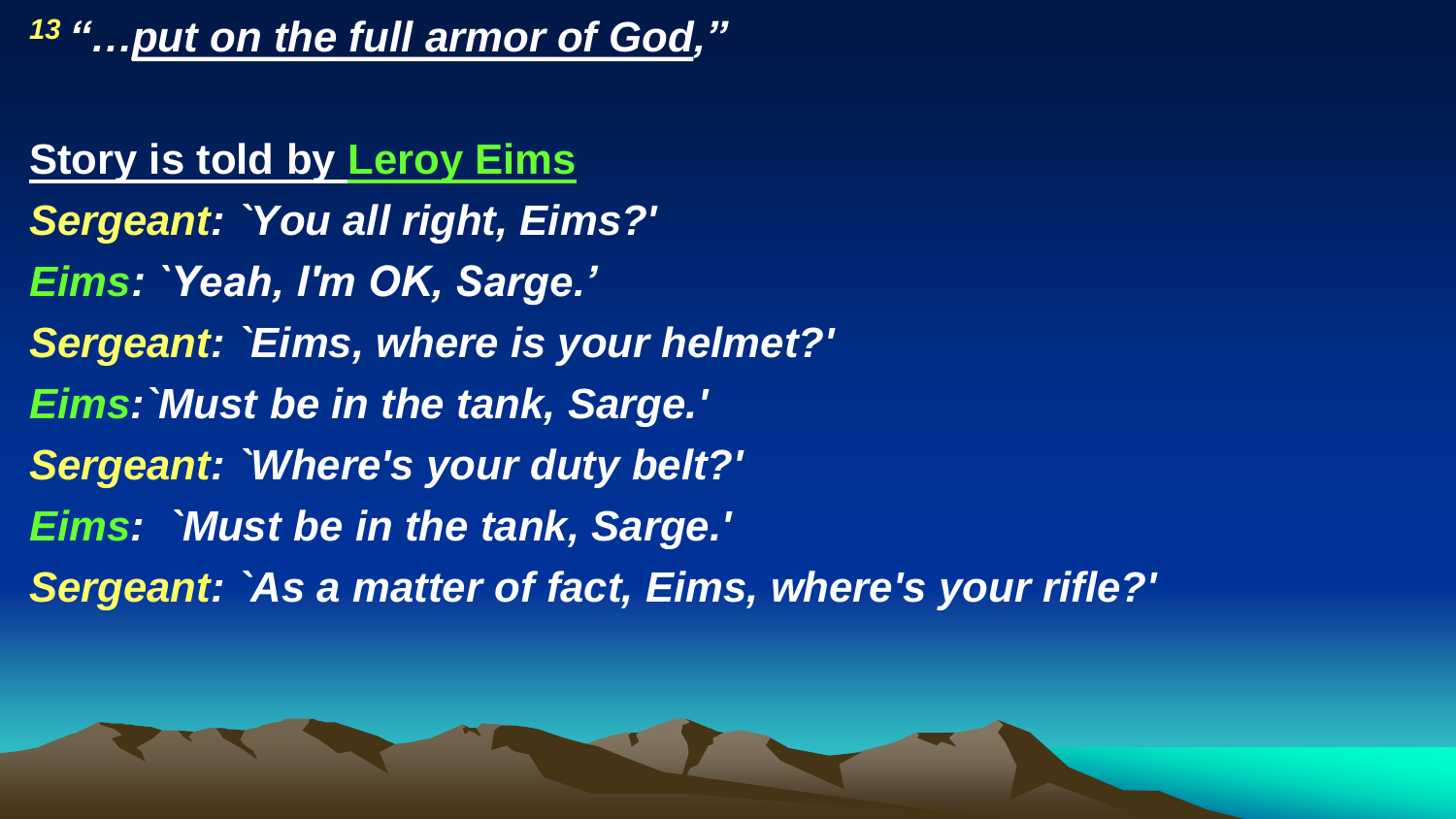**2 general divisions of the pieces of armor**

**The 1st division** – **first 3 pieces**, **(6:14,15a).**

- *"with the belt of truth buckled around your waist"*
- *"with the breastplate of righteousness in place"*
- *"with your feet fitted with the readiness that comes from the gospel of peace"*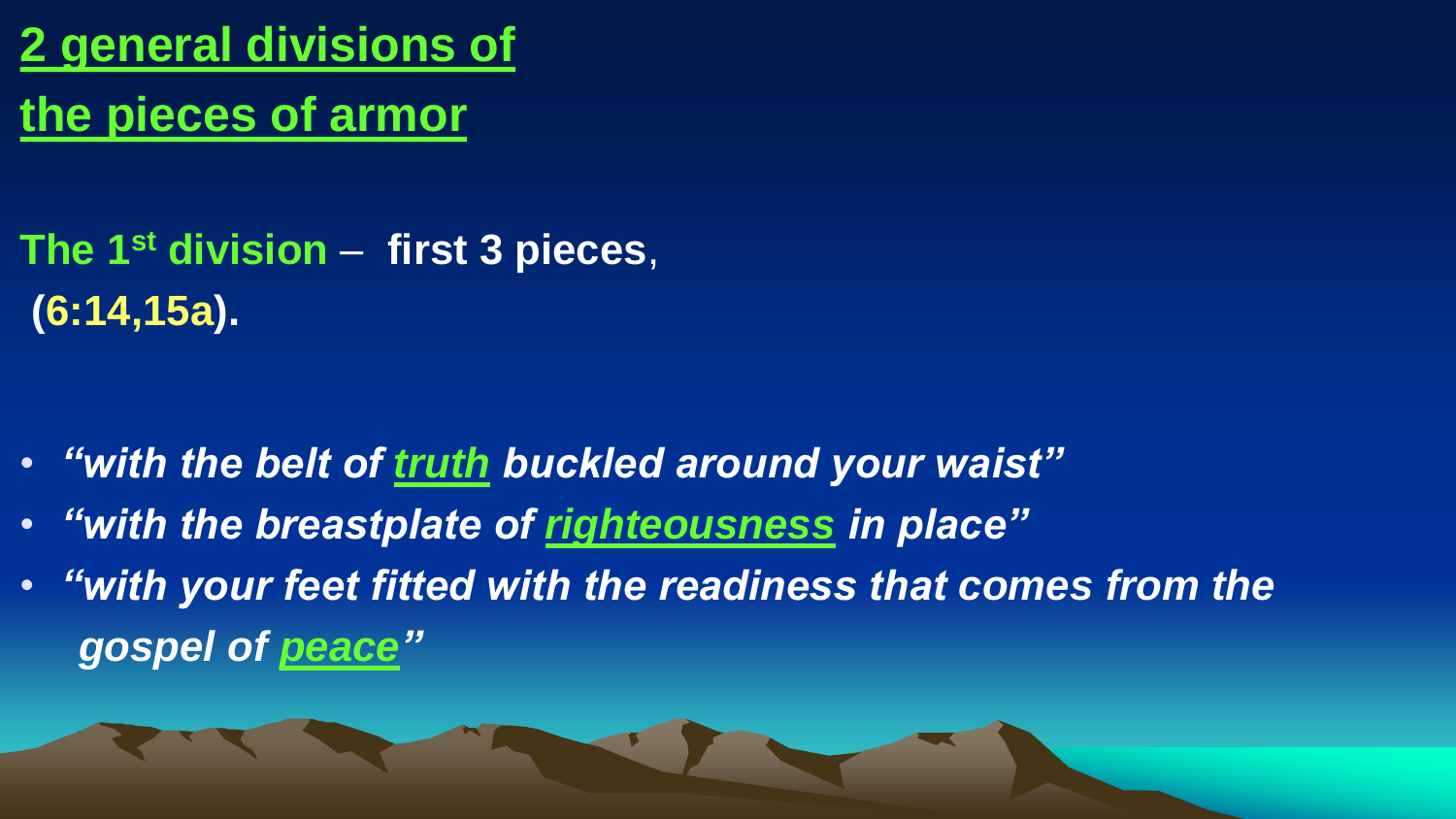## **The 2 nd division – last 3 pieces, (6:16,17).**

- *"take up the shield of faith"*
- *"take the helmet of salvation"*
- *Take "the sword of the Spirit" – Word of God*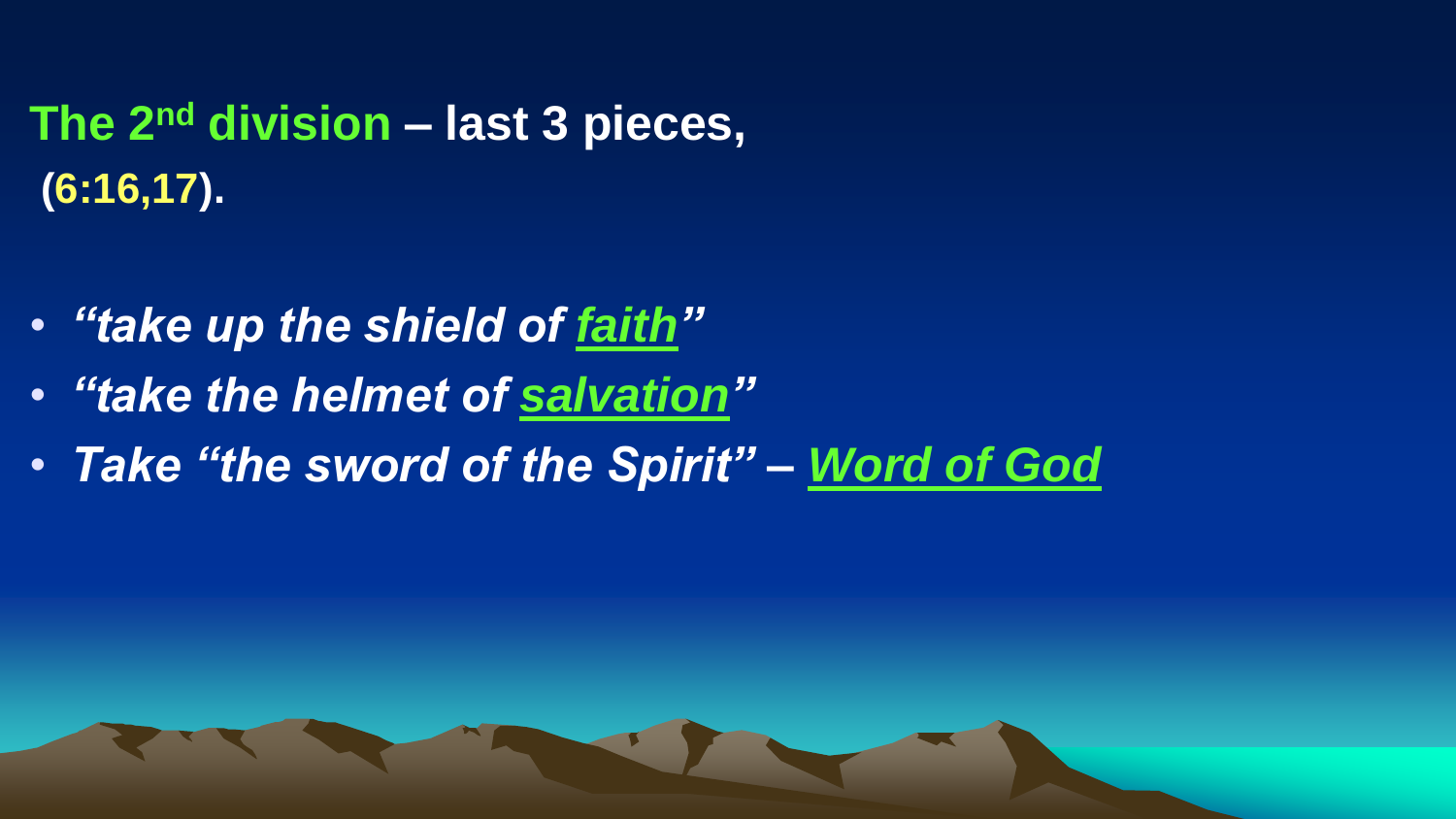*1. "With the belt of truth buckled around your waist"* **(6:14).**

*Jesus answered, "I am the way and the truth and the life. No one comes to the Father except through me."* **(John 14:6)**

*2. "With the breastplate of righteousness in place"***(6:14b)**

*"and be found in him, not having a righteousness of my own that comes from the law, but that which is through faith in Christ - the righteousness that comes from God and is by faith"* **(Philippians 3:9)**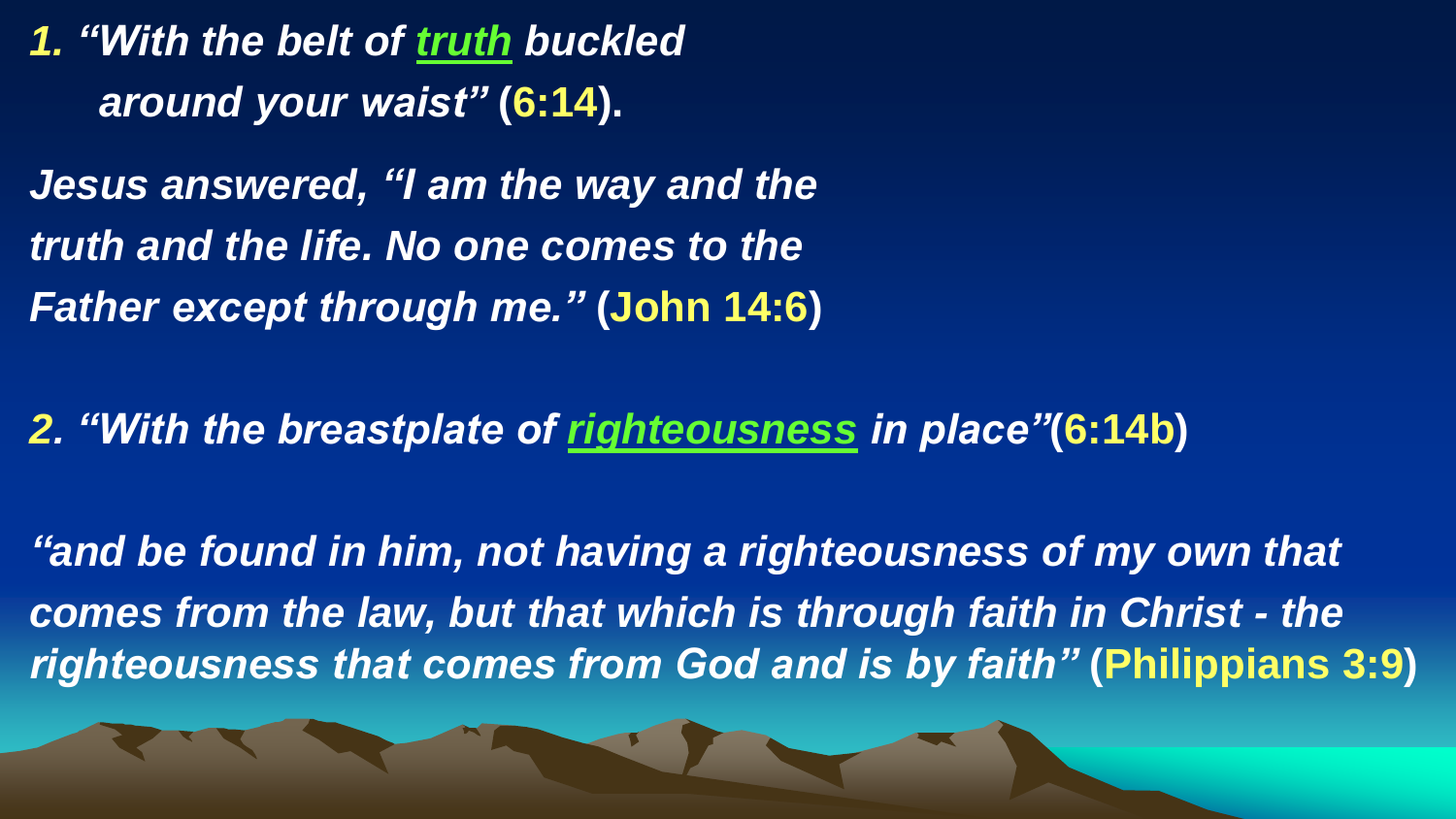*"There is therefore now no condemnation for those who are in Christ Jesus." (Romans 8:1)* 

*3. "And with your feet fitted with the readiness that comes from the gospel of peace."*

*"I have told you these things, so that in me you may have peace. In this world you will have trouble. But take heart! I have overcome the world." (John 16:33)* 

• *Truth, Righteousness, Peace*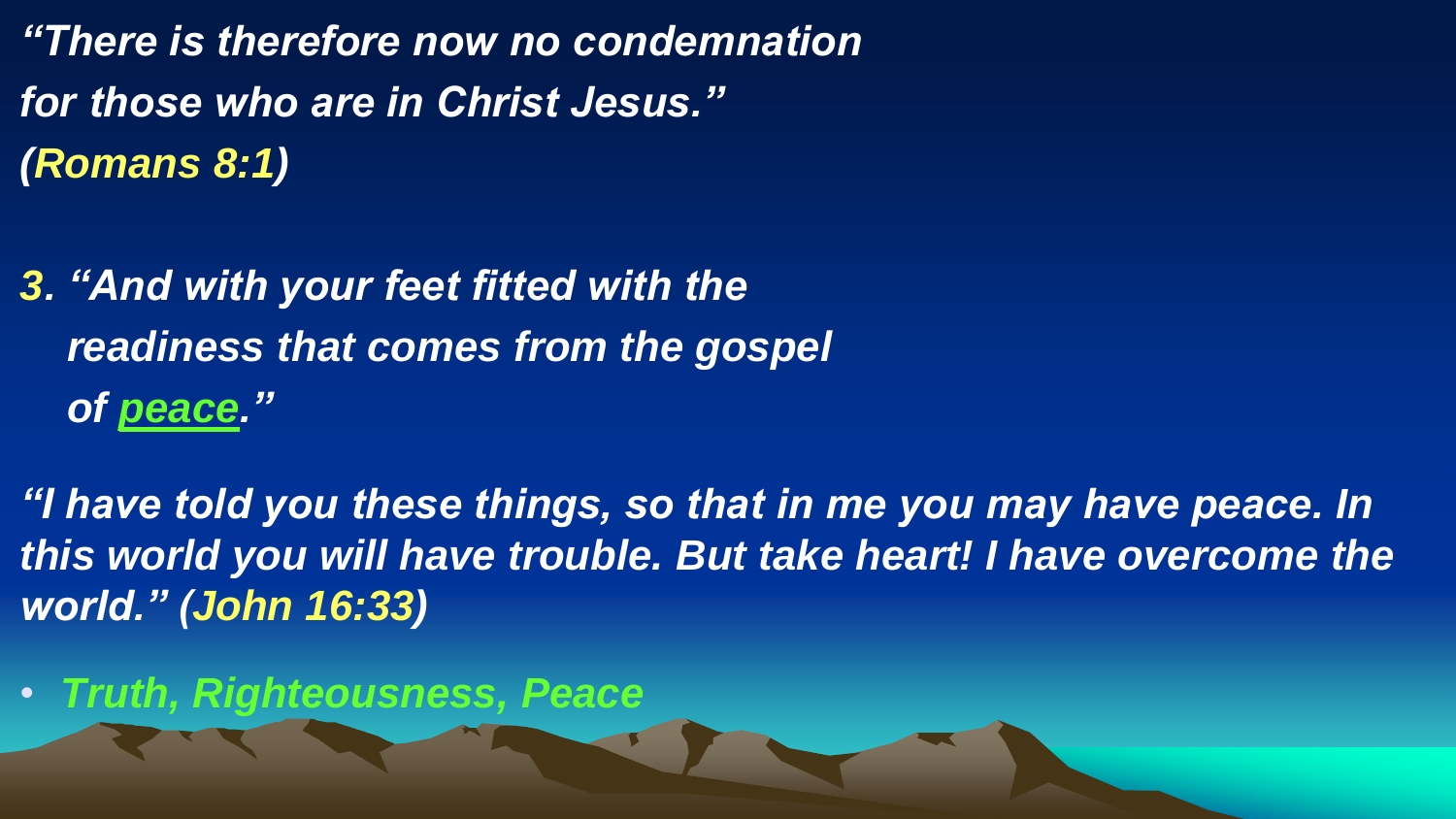- *1. "Take up the shield of faith"* **(6:16)**
- *2. "Take the helmet of salvation***" (6:17a)**
- *3. Take "The Sword of the Spirit"* **(6:17b)** *(which is the Word of God)*
- *Logos* **– refers to the total utterance of God**
- *Rhema* **– means a specific saying of God, a passage or a verse**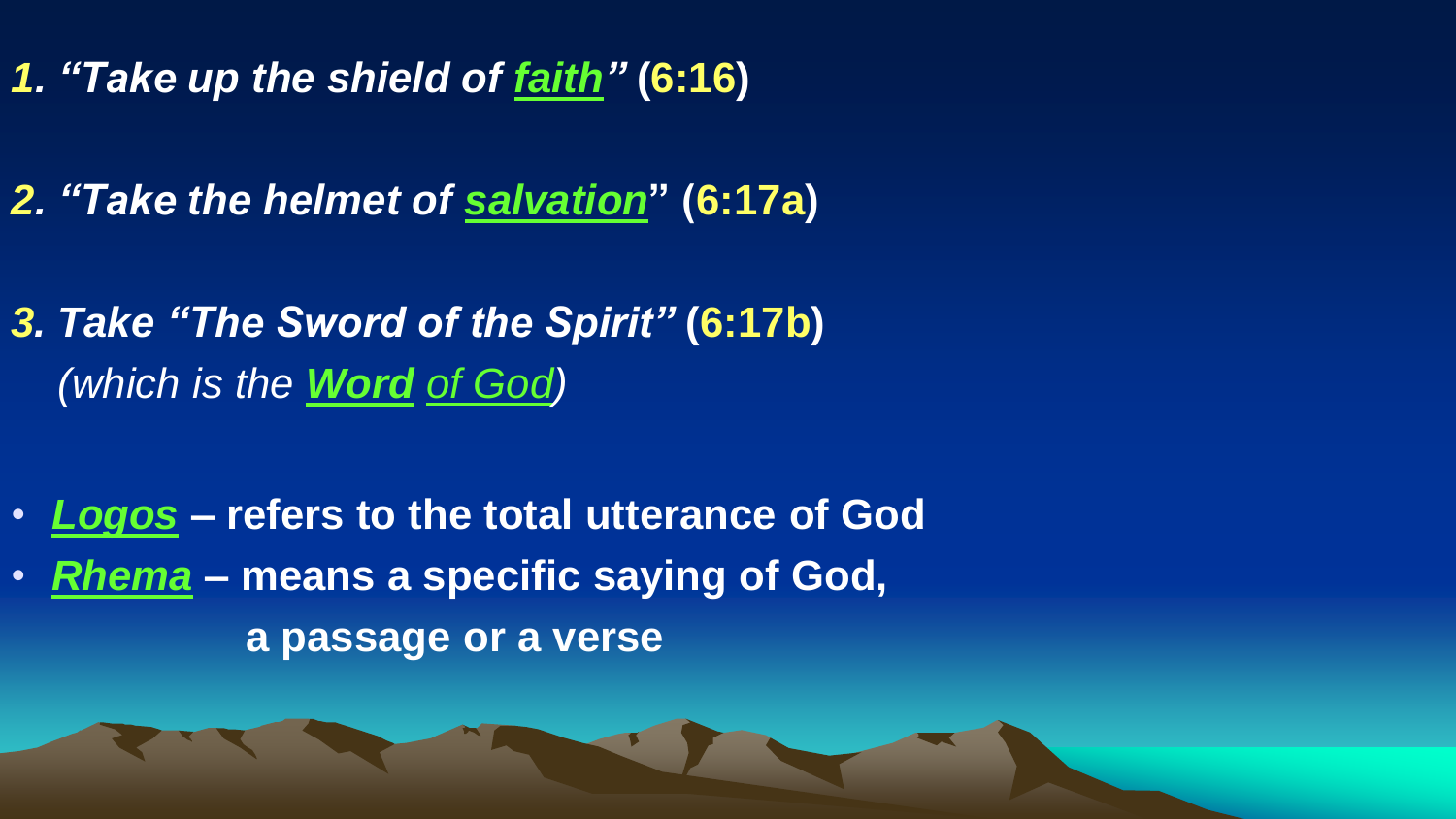#### **PRAY IN THE SPIRIT (6:18)**

*<sup>18</sup> And pray in the Spirit on all occasions with all kinds of prayers and requests. With this in mind, be alert and always keep on praying for all the Lord's people.*

*"Pray in the Spirit"* **(v.18a).**

*"we don't know how to pray as we ought…" "the Spirit himself makes intercession for us with groaning which can't be uttered" (Romans 8:26).*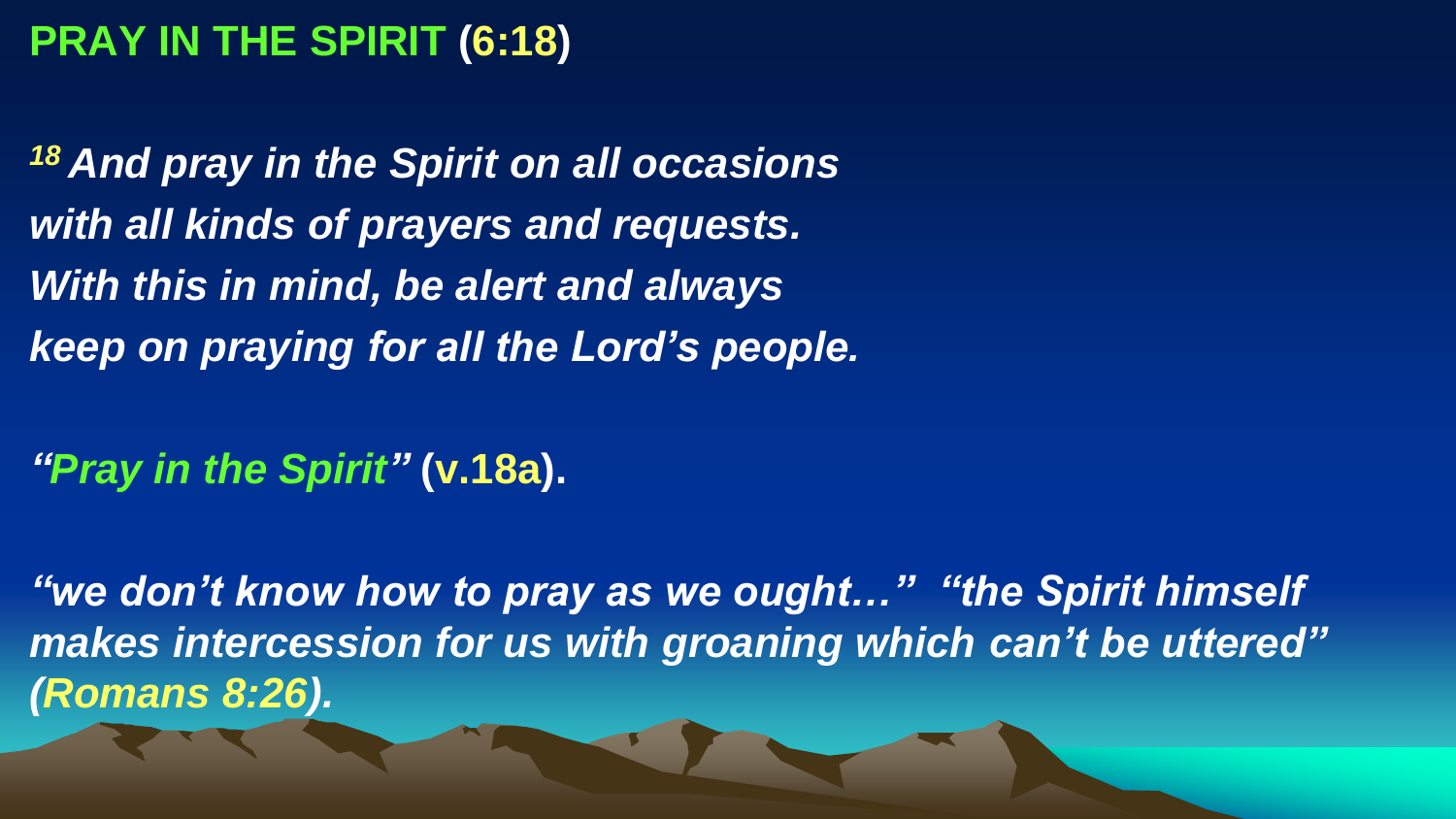*"Pray…on all occasions"* **(v.18b)**

*"Pray without ceasing." (1 Thess. 5:17)*

*"with all kinds of prayers and requests"* **(v.18c).**

**A general and particular needs.** 

*"be alert and always keep on praying for all the Lord's people"* **(v.18d).**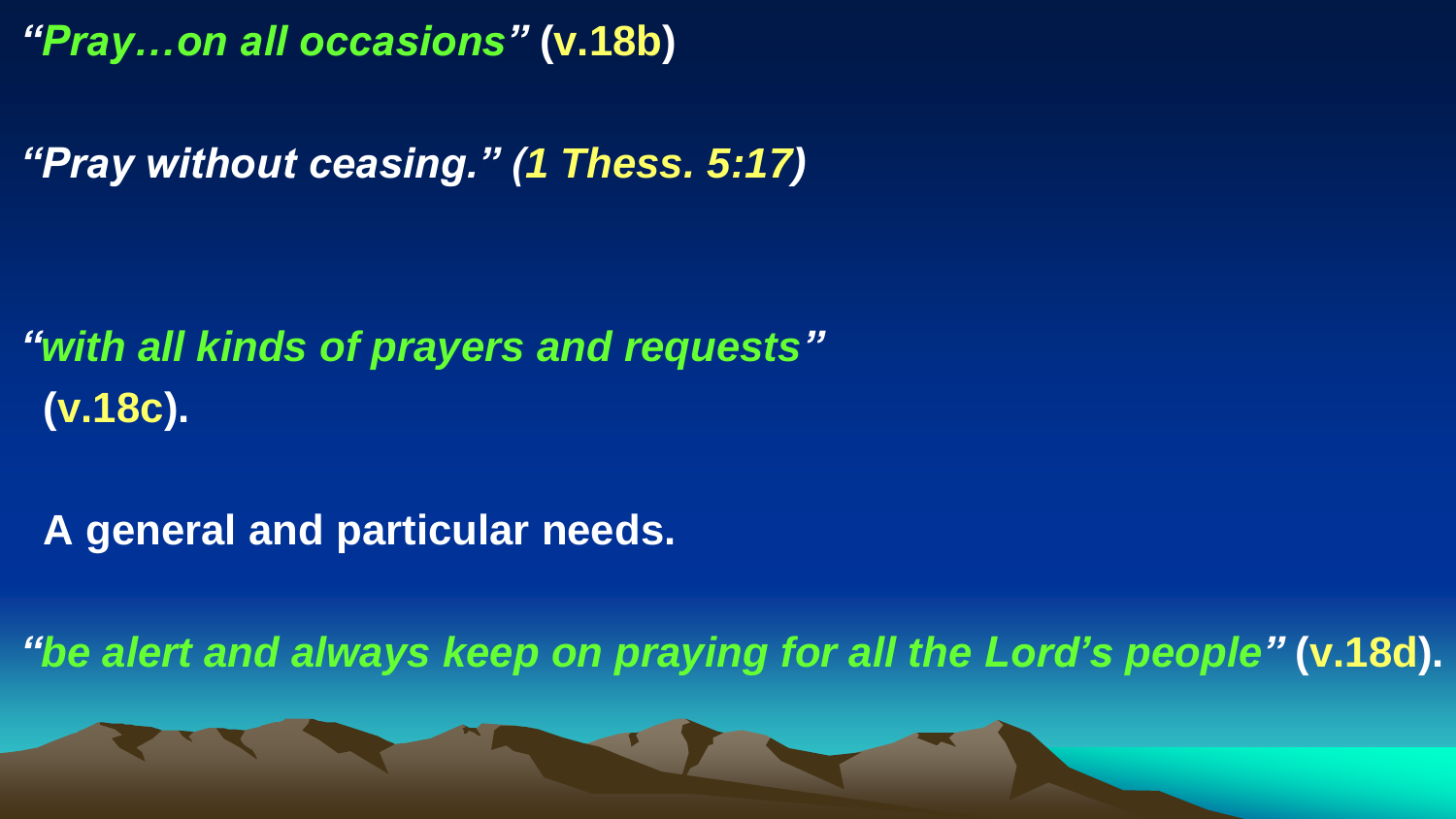

**The** *offensive work* **was done nearly 2000 years ago at the cross and the resurrection**.

**That very moment the devil lost !**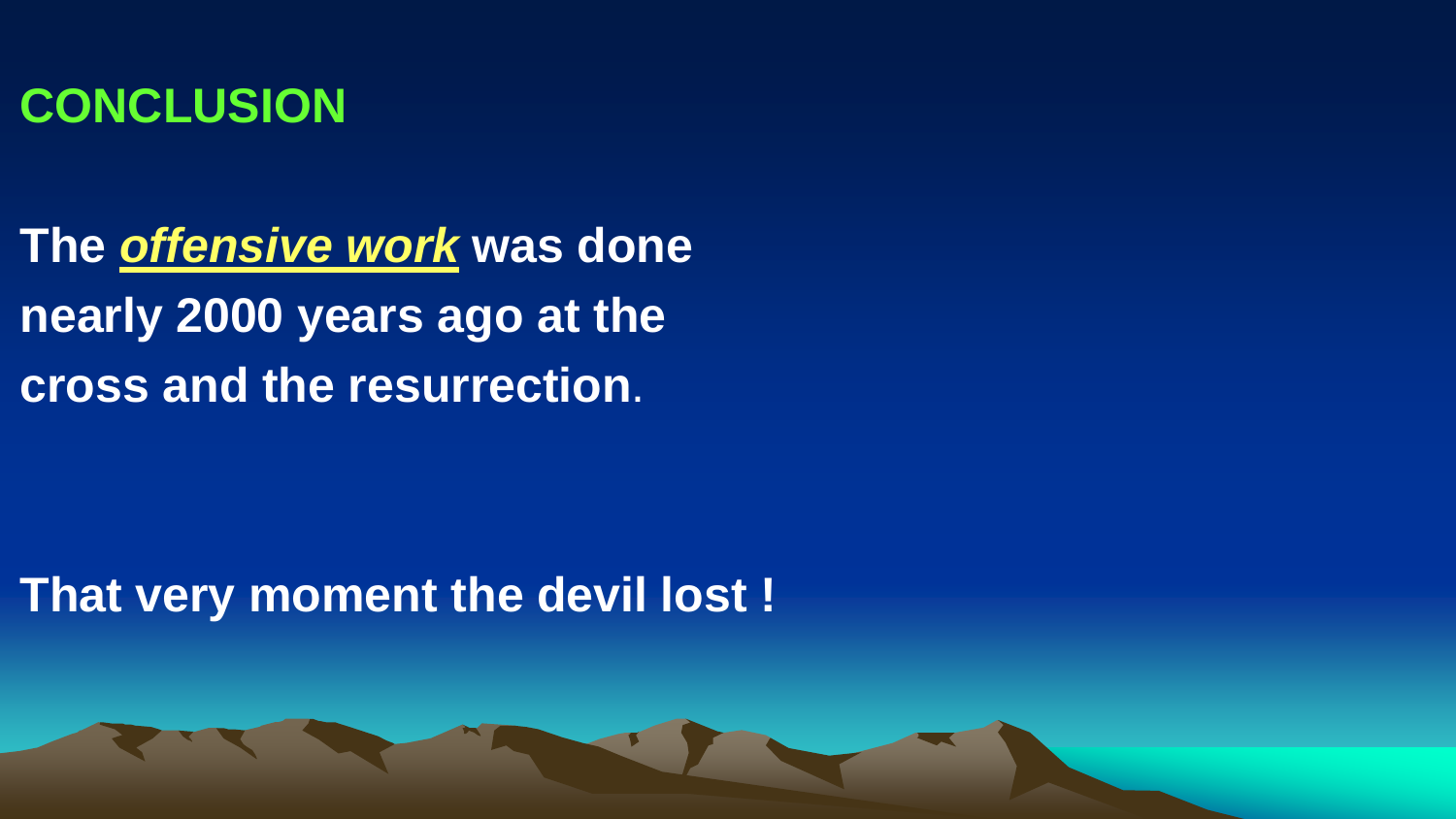### **The Korean war**

**(June 1950 to July 1953)**

**Corpsman:** *"Baker Company, do you read me?"* **Baker Coy:** *"This is Baker Company"*  **Corpsman:** *"What is your situation?"*  **Baker Coy:** *"The enemy is to the east of us, the enemy is to the north of us, the enemy is to the west of us, the enemy is to the south of us."*  **Baker Coy (Sergeant):** *"The enemy is not going to get away from us* 

*now!"*